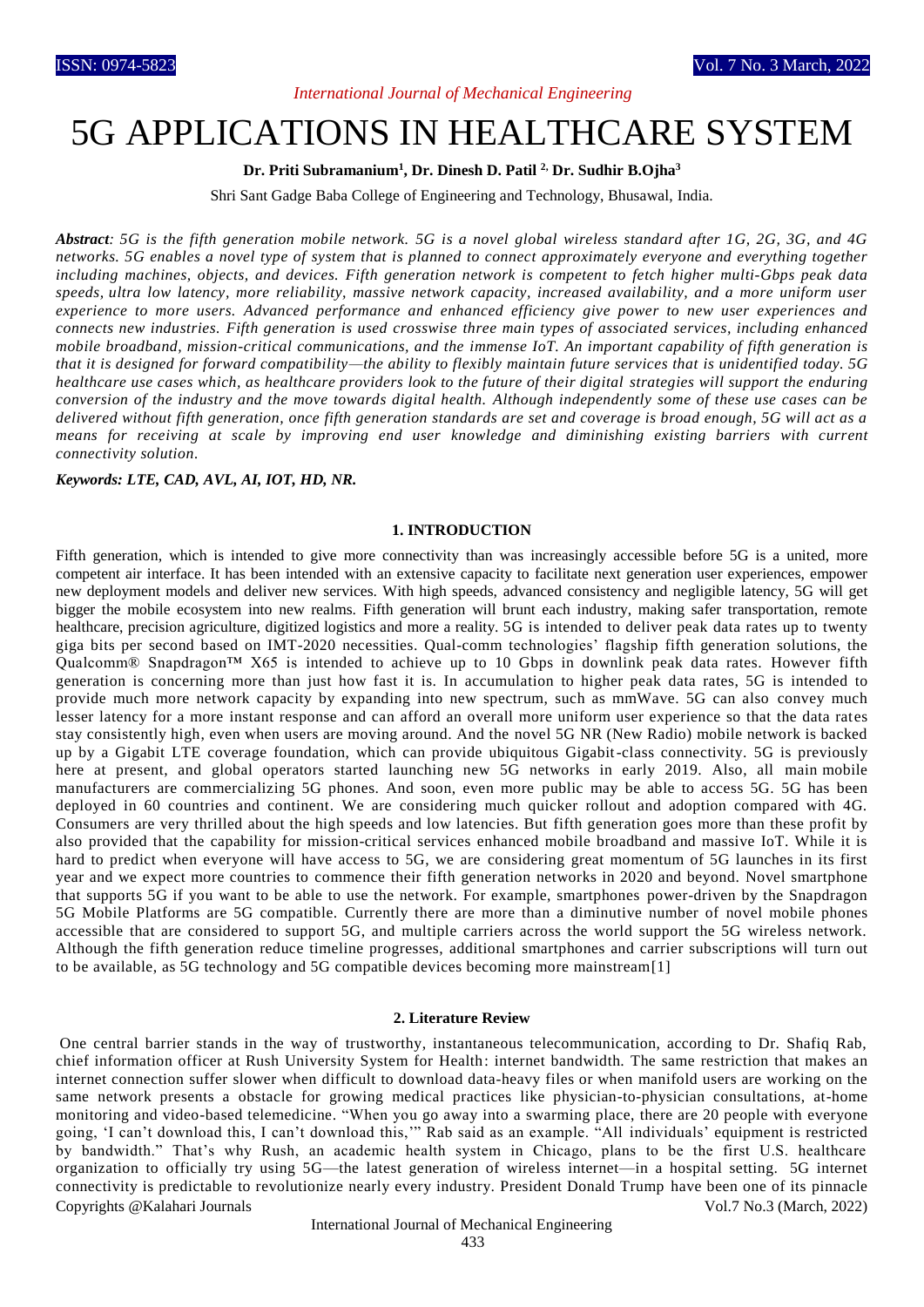advocates, calling 5G deployment a "race America must win" during a briefing last month. As fraction of his remarks, Trump pledged to take steps to encourage local governments and telecom companies to invest in 5G. "5G determination is as much as 100 times faster than the present 4G cellular networks," Trump said, according to a [White House transcript.](https://www.whitehouse.gov/briefings-statements/remarks-president-trump-united-states-5g-deployment/) "It will renovate the method our citizen work, study, communicate and travel. It will formulate American farms more productive, American developed more competitive, and American healthcare better and more accessible." On a 5G network, a user could load a webpage or download a file anywhere between 10 and 100 times faster than today. Most foremost smartphone developers plan to discharge devices that support 5G connectivity this year—in fact, a handful already have—making it possible 5G service will be broadly available in the U.S. by 2020.

That makes Rush individual of the "pioneers" of 5G, according to Rab. "But I assume by the end of this year, it will turn out to be popular everywhere," he added. The academy of Healthcare Information Management Executives has been touting the technology's benefits, as well. The assembly made its voice heard former this year, submitting [a statement](https://chimecentral.org/wp-content/uploads/2019/02/CHIME-Statement-on-Senate-Commerce-5G-HearingvFINAL.pdf) to a Senate subcommittee ahead of a hearing it convened with telecom providers and government officials to discuss the importance of deploying 5G nationwide. In its declaration, CHIME—which is chaired by Rab—said there's "no question that the combination of 5G into healthcare will enhance access to care."

"We need more speedily, improved capabilities to be able to influence the kinds of technologies that are both in the marketplace and entering the marketplace," Leslie Krigstein, CHIME's vice president of congressional interaction, said in an interview after the hearing. Dominant troupe in the healthcare industry have perverted their attention to internet infrastructure in recent years, arguing that connectivity has become integral to healthcare access. The American Medical Association in November adopted a strategy to advocate for extended broadband and wireless internet access across underserved areas of the U.S. Lack of internet access or deprived examine in these regions has hindered the accessibility of emerging digital health services, such as telemedicine, according to the AMA. "With no broadband and wireless, patients in underserved areas will face constant superior health challenges," Dr. Gerald Harmon, preceding chairman of the AMA board of trustees, believed in [a statement](https://www.ama-assn.org/press-center/press-releases/new-ama-policies-adopted-final-day-2018-interim-meeting) announcing the new policy last year. There's absolutely a disparity amid those with and without internet. As evidence of a digital divide, the Federal Communications Commission in a [2018 report](https://www.fcc.gov/reports-research/reports/broadband-progress-reports/2018-broadband-deployment-report) establish that in rural America 31% of people lacked access to wired broadband that met the FCC's speed benchmark. A fifth invention network strength be a benefit for rural areas looking for access to internet-connected healthcare services, appreciation to 5G's use of "small cells," or radio equipment placed on existing structures, such as buildings. "There is the latent to assist several of those that broadband has left behind," Krigstein said. "Since 5G have covered at a local level and has a varied infrastructure, we have the hope that we will be able to avoid some of those alike access challenges, particularly in low-income or rural areas."

Off course, that depends upon telecom giants such as AT&T, Sprint and Verizon setting up diminutive cells and antennas in areas that need them. AT&T's mobile 5G rollout encompass parts of [19 cities](https://about.att.com/story/2019/mobile_5g.html) as of last month, and Verizon has started in Chicago and Minneapolis. AT&T plans to launch 5G in Chicago, together with at Rush, later this year.

Healthcare analysts speak much of the technology's potential revolves approximately cutting down latency, which is the time lag between when a user requests an action—such as by clicking on a webpage—and when the network responds. 5G will allegedly get that response time down to just milliseconds. That sets the phase for quicker data transmission between remote monitoring devices and near real-time telemedicine visits. "A lot of the building blocks of change are already in motion," said Brian Kalis, Accenture's managing director of digital health. "The benefits of fifth generation are bringing behind barriers to broader scale and development of things that exist in the market today." One of the most thrilling possibilities for 5G is making robot-assisted telesurgery extensive. That's an action where any insulate between a physician's motion and a network's reaction would be undesirable, according to Spandan Mahapatra, global head of the business solutions unit at Tata Consultancy Services, an IT services and consulting firm.

"If there is any network latency—could you imagine the impact that would occur because of even a minor gap there?" he said. "It would be a major problem."[1]

## **3. 5G Health Care uses case transforming digital Health**

5G health care use cases which, as health care providers look to the future prospect of their digital strategies will maintain the long-term transformation of the industry and the shift towards digital health. Although individually a little of these use cases can be delivered without fifth generation, once fifth generation standards are set and coverage is broad enough, 5G will act as a means for approval at scale by improving end user experience and diminishing existing barriers with current connectivity solutions.

In our existing article exploring it has survey that how Corona is [changing](https://stlpartners.com/digital-health-telecoms/how-covid-19-is-changing-digital-health-and-what-it-means-for-telcos/) global health condition, we wrote about the explosion in telehealth use cases as healthcare providers, insurers, and governments look to meet the extraordinary demand and strain on medical services. Almost overnight, healthcare systems had to transform to manage both the intense needs of COVID-19 patients, while also running the normal needs of existing patients. At the instant, in the wake of the pandemic, healthcare providers need to review which parts of their rapid digital transformation to continue to build and scale, as the responsibility shifts from severe care back to the management of chronic diseases and the backlog of patients who have gone without the treatments they require.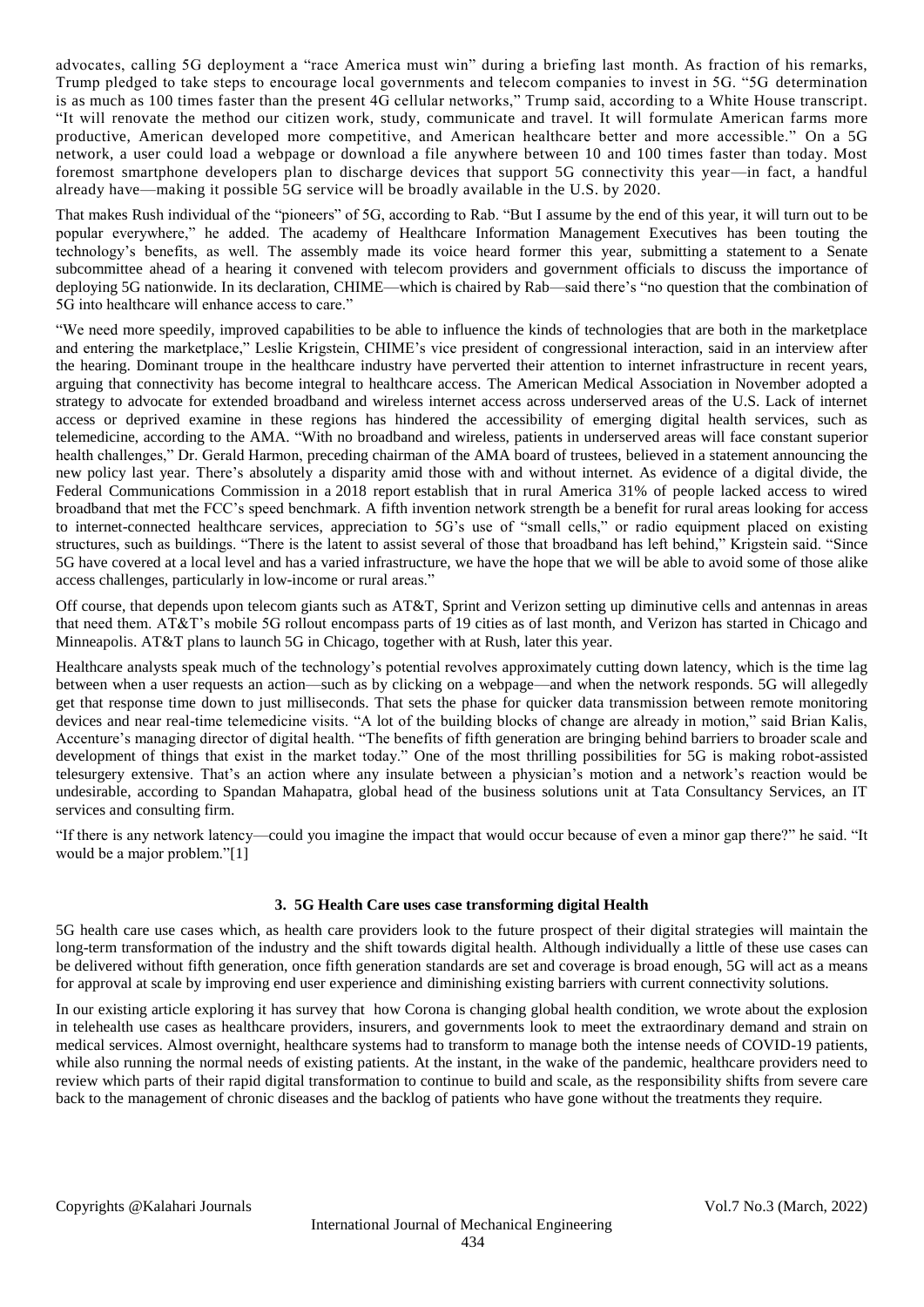

## Improving end user experience and driving use case adoption

Healthcare monitoring will produce huge amounts of data from a huge amount of devices. Use case need to be on cellular for mobility, but 4G doesn't provide the reliability of connection.

## **Figure 1: 5G's Health Care uses case transforming digital Health [1]**

5G healthcare use cases

5G enabled remote healthcare

- 1. Remote patient monitoring.
- 2. Connected ambulance.
- 3. HD virtual consultations.
- 4. Video-enabled prescription management Augmented reality/virtual reality healthcare use cases.
- 5. AR/VR assistance for the blind.
- 6. Distraction and rehabilitation therapy.
- 7. Remote expert for collaboration in surgery.
- 8. AR/VR training and education.
- 9. Real-time, high-throughput computational processing.
- 10. Video analytics for behavioral recognition.

### **4. 5G-enabled remote healthcare**

## **1. Connected ambulance**

Some propose that "connected ambulances" could help emergency services meet gradually more stringent targets and generally progress patient outcomes. A connected ambulance and its team act as a means to accumulate and transfer information of the patient, either through wearables, sensors, or streaming of HD video/body cameras, back to hospital Accident and Emergency (A&E) departments whereas the patient is being transported. This way hospital staff has a better understanding of a patient before they arrive to hospital. In some situations, specialists can be busy to help guide paramedics during certain procedures or diagnostic assessments without the need to travel to the hospital, creating efficiencies across the emergency services.

Unlike other use cases, connected ambulances could not be implemented without 5G's capabilities. This is due to the:

 Lower latency 5G can bring data and video have to be sent in real-time to the hospital/clinicians as in emergency situations, split second decisions can have significant impact.

 High B.W of 5G will enabled video to be streamed live from emergency respondent body cams in the field without loss of quality or buffering.

- Increased reliability and security of 5G.
- Emergency services may also have their individual private "slice" of the network due to 5G's network slicing.

#### **2. High definition (HD) virtual consultations**

Copyrights @Kalahari Journals Vol.7 No.3 (March, 2022) Two-way High Definition video is used between the patient and a primary/secondary care professional to conduct, initial screening assessments, routine check-ups (which do not require physical procedures), therapy/rehabilitation sessions, and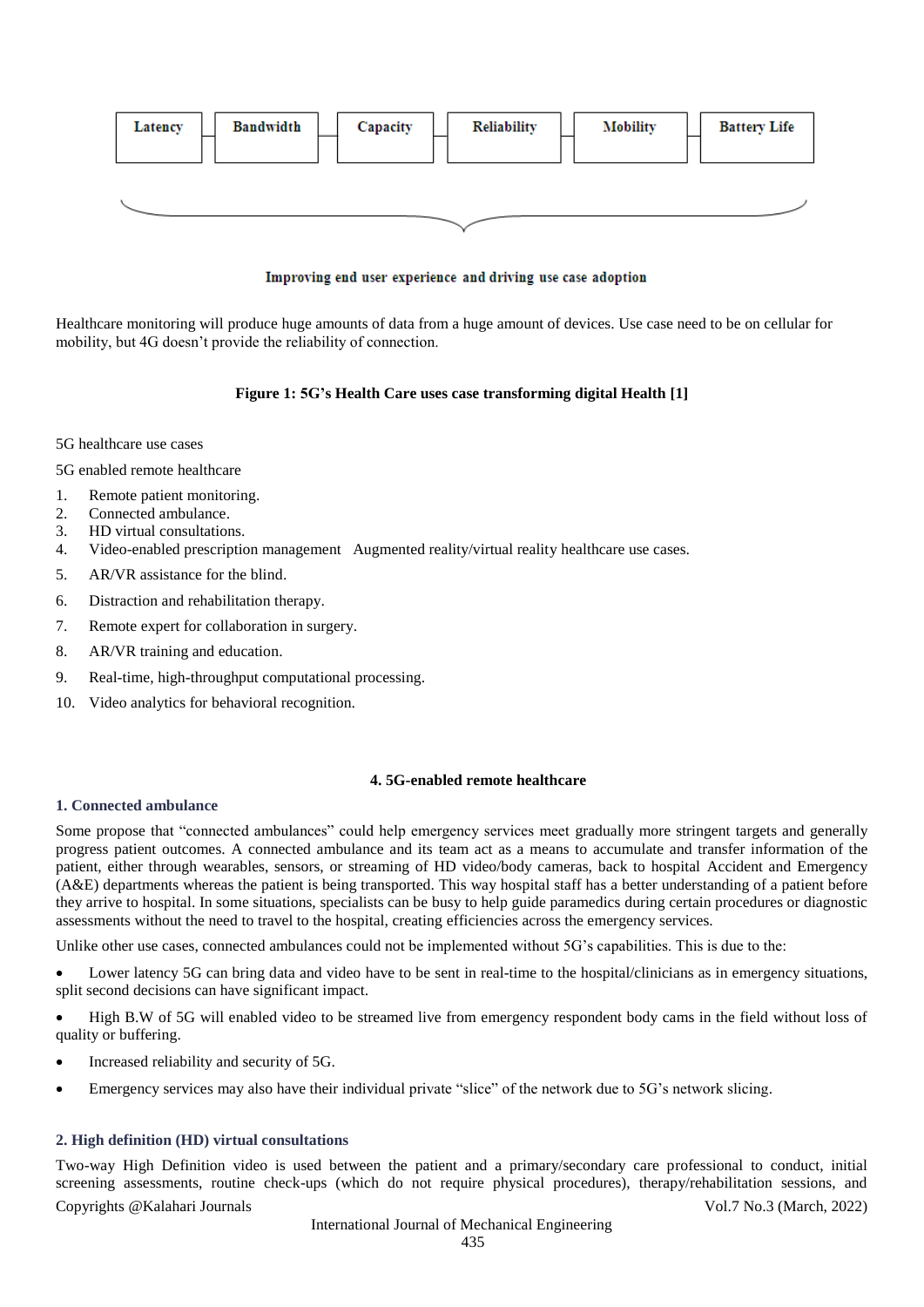increasingly visual diagnoses (e.g. identifying dermatological conditions and symptoms). By conducting these appointments over the air, patients do not require to travel to see healthcare professionals and vice versa, reducing the burden on the patient and decreasing the cost of each appointment.

5G will enable two way HD virtual consultations to happen at scale when compared to other connectivity solutions through the promise of:

- Mobility vs. in home connectivity solutions such as Wi-Fi.
- Higher B.W versus existing cellular connectivity bringing the necessary consistent quality of service in the field.
- Increased reliability and security of 5G.

### **3. Remote patient monitoring**

Remote patient monitoring is seen as a key in driver for more efficient and proactive delivery of health care services and chronic disease management. By using sensors, wearable's and e-health devices, patient attributes can be collected and analysed without the need for patients to travel to primary care facilities and have a face to face appointment with a medical professional.

5G will facilitate remote patient monitoring to happen at scale when compared to other connectivity solutions through the promise of:

- Greater security and reliability of the service.
- Increased capacity for number of connected devices per square kilometer.
- Mobility vs. in-home connectivity solutions such as Wi-Fi.



**Figure 2**: **5G-enabled remote healthcare [1]**

#### **4. Video-enabled medication adherence**

Adherence to prescription regimes is a key challenge in the healthcare industry, particularly with some elderly or mentally ill patients forgetting if and when they have taken their prescription medication. 5G can help take on this difficulty through the use of video enabled medication adherence, connecting qualified pharmacists and carers directly to the patient via video to ensure the right precipitation and dosage is taken at the right time. An instance of this use case in [PAMAN](https://paman.org.uk/home/) (Pioneering Approach to Medication Administration), a video-enabled "Medihub" presently in engaged in a proof of concept in a UK 5G test bed. 5G will permit video enabled medication adherence at scale through: Increased bandwidth enabling video to be streamed at high quality in real time Ease of installation of SIM based technology versus other solutions (e.g. Bluetooth/Wi-Fi).Increased security and reliability of 5G versus 4G Augmented reality & virtual reality use cases in health care.

## **5. Augmented reality and virtual reality assistance for the blind**

Individuals with low, impaired, or still no vision can often be deferred in doing tasks that able bodied individuals may take for granted, such as crossing the road, reading a website, entering a building etc. through assets of a 5G enabled AR/VR headset or set of video streaming glasses, visually impaired individuals can be linked in real time to a live advisor who can show the patient during certain activities in their daily life. [Aira](https://aira.io/) is a company looking to distribute such a service to its customer base. 5G will allow AR/VR support for the blind to occur at scale through Higher B.W enabling advanced quality video to be streamed to the guide.

Low latency means the video be able to be streamed in real time to the guide which, in situations similar to crossing the path, would be significant. Furthermore, lag and jitter while using by means of AR/VR headsets can effect the user to feel sea sick, and so low latency is essential for user experience. 5G's Wi-Fi mobility though meets the performance necessities, many of the activities for AR/VR assistance will happen on the move.

#### **6. Distraction and rehabilitative therapy**

Augmented reality and virtual reality can be used inside a hospital or clinical setting to improve the experience of patients. An example of this is by means of AR/VR for distraction and rehabilitative therapy. In the case of distraction therapy, a child that is about the receive an injection can take the headset (which through 5G could stream cloud based videos/applications of the child's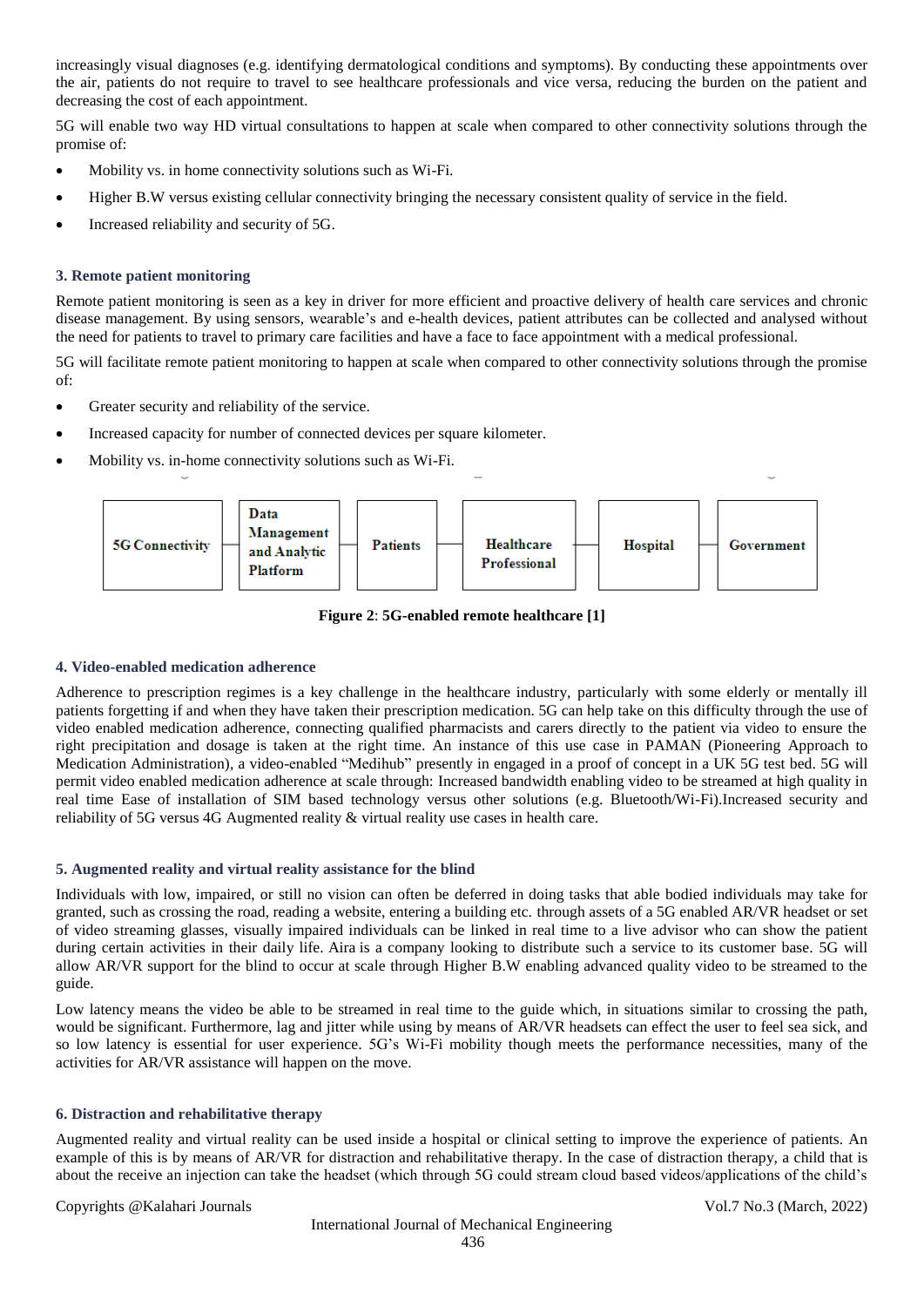choosing in real time) to be transported to a novel environment and distracted from the potential fear of receiving the jab. In the case of rehabilitative therapy, the headset may possibly be used, for example, on an amputee to virtually overlay relaxation of the lost limb in order to relieve phantom limb pain. This use case will require 5G's capabilities because: Low latency and high bandwidth enable cloud-based streaming of applications and videos – this means information does not need to be downloaded and held on the device (reducing cost and bulkiness of the headset). It also provides the user with increased choice of application.

Low latency also improves user experience by falling lag and jitter, which can make patients feel nauseated (latency should be below ~20ms to reduce sea sickness for VR applications).

## **7. Remote expert for collaboration in surgery**

In the context of 5G, a use case that is frequently mentioned for healthcare is "telesurgery", where a specialist can execute an operation from a remote location. Though this use case would obviously require 5G's capabilities, we consider it is over hyped and, at least for the foreseeable future, unrealistic for mainstream use (few doctors would be keen to execute surgery on someone using a remote controlled robotic device that they had not set up and checked in person).

A more sensible short-term chance is using a 5G-enabled AR/VR headset to permit a specialist to examine in on a surgery taking place in real time, guiding the in-person surgeon and commenting on what they see based on their individual information. This might also be wide to include haptics such that for example the in-person surgeon could obtain vibratory cues for where and when to move from the remote guide, or the point receives haptic information on the texture patients body in order to better assess the situation.

This use case will need 5G's capabilities to be delivered:

- Low latency across an extensive area to facilitate real time communications and video streaming between the surgeons.
- Diminish jitter to reduce nausea as well as for consistent haptic response.
- High bandwidth to send tremendously high definition video as would be required for remote surgery.
- Reliability and security plunge in QoS could lead to loss of life.





## **8. Augmented reality and virtual reality for training and education**

Especially at the moment in the wake up of COVID-19, organisations across all verticals (including healthcare), are searching for new virtual ways to train and educate new staff and students. Using an AR/VR headset, both in the hospital, classroom, or even at home, could facilitate medical students and trainee specialists to perform practice procedures in a virtual environment (on virtual/non-real patients) and even cooperate with each other on these virtual procedures in real time.

This use case will require 5G's capability for:

- Low latency –to make easy real time communications and video streaming among participants in the class.
- Diminish jitter to reduce nausea of users.
- High bandwidth to launch tremendously high definition video as would be required for the level of detail in a surgical process.
- Consistency to provide a consistent quality of service, otherwise adoption for the use case would be prohibitively low.

#### **9. Real time high-throughput computational processing**

In healthcare, there are a lot of high-resolution images and files which may necessitate high-throughput computational processing for diagnostics and design. By means of 5G, for example, after getting an MRI or CT-scan, images can be sent in real time to where they need to be analysed to provide a diagnosis. In addition, there is an rising use of in-silico high-throughput screening for additional effective drug design in the pharmaceuticals industry. 5G can make easy transfer and analysis of molecular models and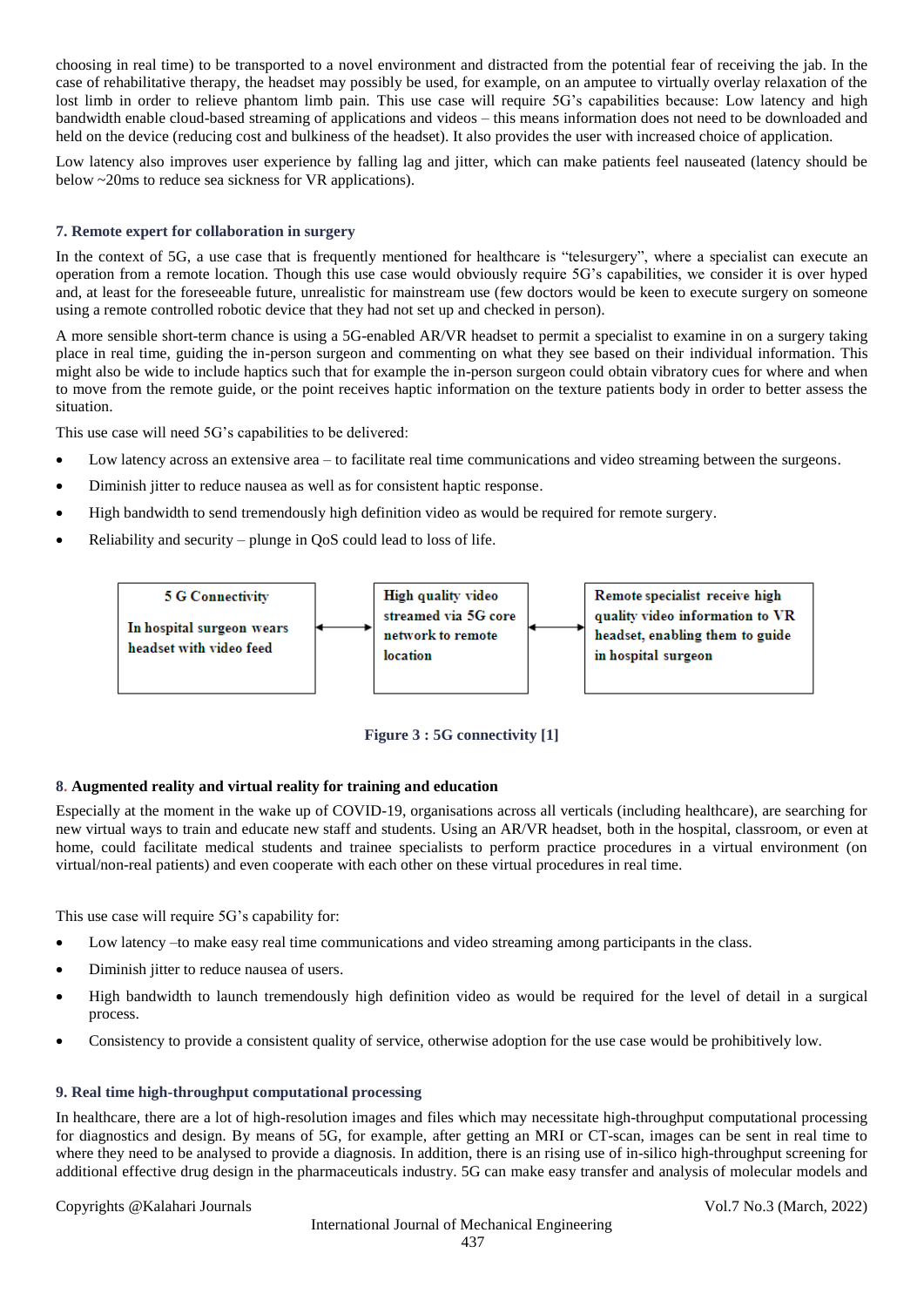structures to the cloud to leverage the higher compute/graphic processing power and cheaper resource compared to a local highend desktop. [Workspot,](https://www.workspot.com/healthcare-solution/) [Netgain,](https://netgaincloud.com/desktop-as-a-service/) and [Fordway](https://www.fordway.com/desktop-as-a-service-healthcare-solutions/) are organisations leveraging Virtual Desktop Infrastructure to facilitate low latency, cloud-based calculation in healthcare and life science.

- High bandwidth to launch high resolution files in real time without buffering/delay.
- Mobility vs. fixed connectivity resources machinery and equipment does not need to be tethered to a specific location.
- Low latency for by means of cloud based processing means images/models can be rendered and iterated in real time.

## **10. Video analytics for behavioral recognition**

In hospitals, care homes, psychiatric centres etc. video analytics can be used in the hallways to recognize patients who are behaving out of the ordinary, have had an incident such as diminishing, or are becoming a danger to themselves or others. Hosting the analytics on device using smart cameras can guide to prohibitively exclusive hardware and so the analytics should happen in the cloud (or more likely using an edge compute to maintain data localisation and security).

5G can be used to facilitate this use case owing to:

- Enhance in bandwidth allowing high definition video to be sent for processing and analytics.
- Low latency enabling analytics to happen in real time and improving patient outcomes.
- Security and reliability protecting patient data (e.g. through 5G slicing).
- Improved flexibility of the solution vs fixed connectivity easier to add/remove cameras as SIM based-solution.

This is the second installments in a sequence looking at healthcare use cases for rising technology. We have formerly looked at [edge computing healthcare use cases](https://stlpartners.com/digital-health-telecoms/digital-health-at-the-edge/) and will be explore IoT, AI, and block chain healthcare use cases in our future articles. For additional information on the impact of 5G on the healthcare industry, appreciate our report [quantfying the benefit of 5G use](https://stlpartners.com/research/5gs-healthcare-impact-1-billion-patients-with-improved-access-in-2030/)  [cases](https://stlpartners.com/research/5gs-healthcare-impact-1-billion-patients-with-improved-access-in-2030/) for free [1]

## **5. 5G-Powered Medical Robot Performs Remote Brain Surgery**

Doctors have performed the first fifth generation remote brain surgery. The patient was more than 1,500 miles away and moreover suffered from Parkinson's disease. The patient received a deep brain stimulation implant all through a three hour procedure. Dr. Ling Zhipei performed the innovative surgery by means of manipulating instruments in Beijing from his location in Sanya City using a computer powered by China Mobile and Huawei's 5G network.

It wasn't simply a trial to see if it could be done, Dr. Zhipei splits his functioning time between Beijing and Hainan. The Beijinglocated patient requisite surgical treatment while the doctor was in Hainan, and neither could fly to the other. The doctor resolute to challenge the medical robot-assisted surgery from his remote location and use of the 5G network eliminated issues like lag and remote-control delay typical on 4G networks.



**Figure 4: 5G-Powered Medical Robot Performs Remote Brain Surgery [2]**

## **5.1 Increased Data Speeds Enable the First 5G Surgery on a Lab Animal**

The first 5G-powered surgery on a human, operating over the new wireless network was tested on a laboratory animal in January 2019. The first 5G remote surgery involved removing a laboratory animal's liver successfully. Doctor used a surgery instrument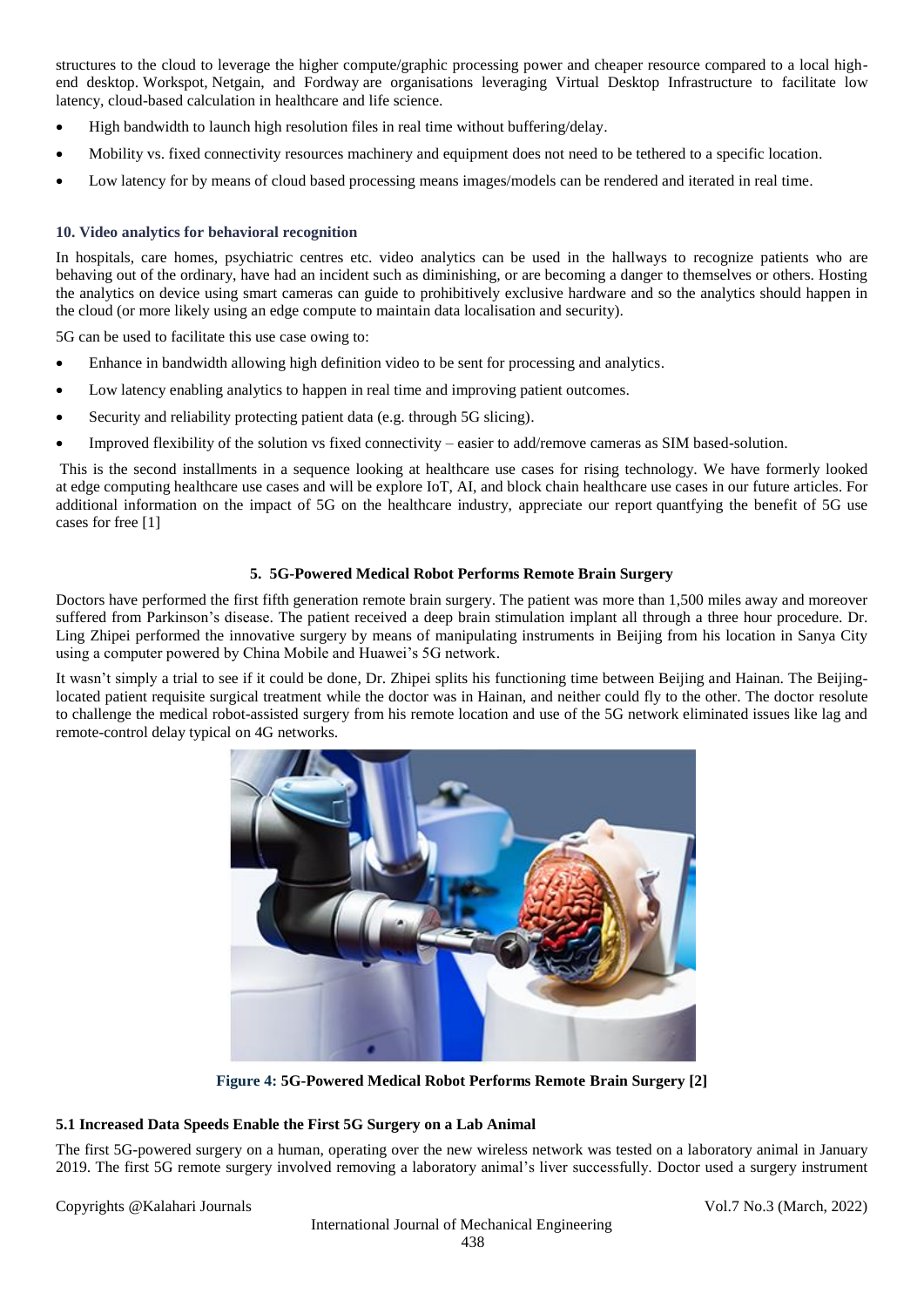which was controlled by a medical robot that was 30 miles away. In that analysis, lag on the fifth generation system was only 0.1 seconds, 4G networks at that distance could experience as much as two seconds of lag, hardly sufficient in an operation scenario.

5G networks diminish latency, resultant in near-instantaneous data transfer. The technology is competent of delivering a mere 2 millisecond lag between devices. Lower latency opens up new potential for technologies like augmented and virtual reality. Surgeons separated by thousands of miles be able to work as if they were present in the same room Doctor Zhipei said that he could barely tell his patient was 3,000 kilometers away. [2]

## **5.2 5G Networks Can Improve Level of Care during Robotic Surgery**

Customers can't wait for fifth generation networks to progress video calls, gaming, and download speeds. But dedicated surgeons expect to see an development of global, robotically enabled long-distance surgery. The profit offered by the 5G connection applies to telepresence as well as telesurgery. But fifth generations promise is not just improving the speed of today's technologies. The enhanced volume of data that can be processed at great speed will allow surgeons to connect medical devices together and collect data in ways that haven't even been thought of yet. Different specialists, from all across the globe, could work together for the first time. In the long time, it could cut the expenditure of surgery while increasing the level of care to patients in remote areas [2]

#### **5.3 Robotic Surgery: The Role of AI and Collaborative Robots**

In the operating room, surgeons must always be accurate when making incisions or performing other surgical tasks. The recurring responsibilities are challenging, to assist surgeons; the medical field is by means of the advancements of AI and collaborative robots in the OR.

#### **5.3.1 Surgical Robots Bring Skills to the OR**

Surgical robots are able to control the route, intensity, and speed of their dealings with great accuracy. They are particularly wellsuited for measures that require the same, repetitive movements as they are able to work with no weariness. Robots can also remain completely stationary for as extended as needed and can go where traditional tools cannot. Experience is invaluable in the OR. The longer surgeons can keep performing surgical treatment, the enhanced, but surgical events can be physically challenging. The skills and knowledge that surgeons accumulate over their careers can be impeded by a loss of motor skills. Collaborative robots can ease reduce the effects of hand tremors and keep away from unintended or accidental actions. [2]

#### **5.3.2 Robotic Surgery and AI**

Artificial intelligence is being applied to surgical robotics. Manufacturers see the necessitate to use deep learning data to computerize rather than behavior programmed by an engineer that does not identify all the scenarios. This deep machine learning data is composed from surveillance surgeons perform. Appreciation to this data and complex algorithms, AI can establish patterns within surgical measures to improve best practices and to improve a surgical robots' control accuracy to submillimeter precision. AI is also being used with machine vision to examine scans and detect cancerous cases. Laparoscopic video analysis of surgeries, like sleeve gastrectomy procedures, helps to recognize missing or unexpected steps in real time [2]

#### **5.3.3 Robotic Surgery Applications**

Robots have a superhuman facility to replicate exact motions. This is tremendously useful in hair transplant surgeries, for example. The robot harvests hair follicles and then implants the follicular units interested in targeted areas on the scalp. Integrated power sensing ensures that the robot maintains the special force during harvesting and implantation. Abdominal surgical robots can move about by way of an eye-tracking camera control. Surgeons are able to move the camera merely by moving their eyes. The device also provides haptic feedback so they can feel the services that the robotics arms encounter. Surgeons require immensely steady hands when working in delicate areas, such as the eyes. Tests of a system to remove membranes from patients' eyes or blood beneath the retina due to age-related macular deterioration have been successful. And in some belongings, the surgery via the robotic system was more effectual than doing the procedures manually. Surgery is done by means of robotic surgery platforms that use micro instrumentation, bendable robotics, and additional technologies for bronchoscopic procedures. Robotics gets enhanced outcomes for patients by accessing and treating disease throughout the body's natural openings. The platforms integrate endoscopes, instruments, and navigation into a distinct platform, allowing physicians to better conduct endoscopic interventions. Collaborative robots are rapidly attractive part of everyday life. To learn more about applications of mutual robots [2]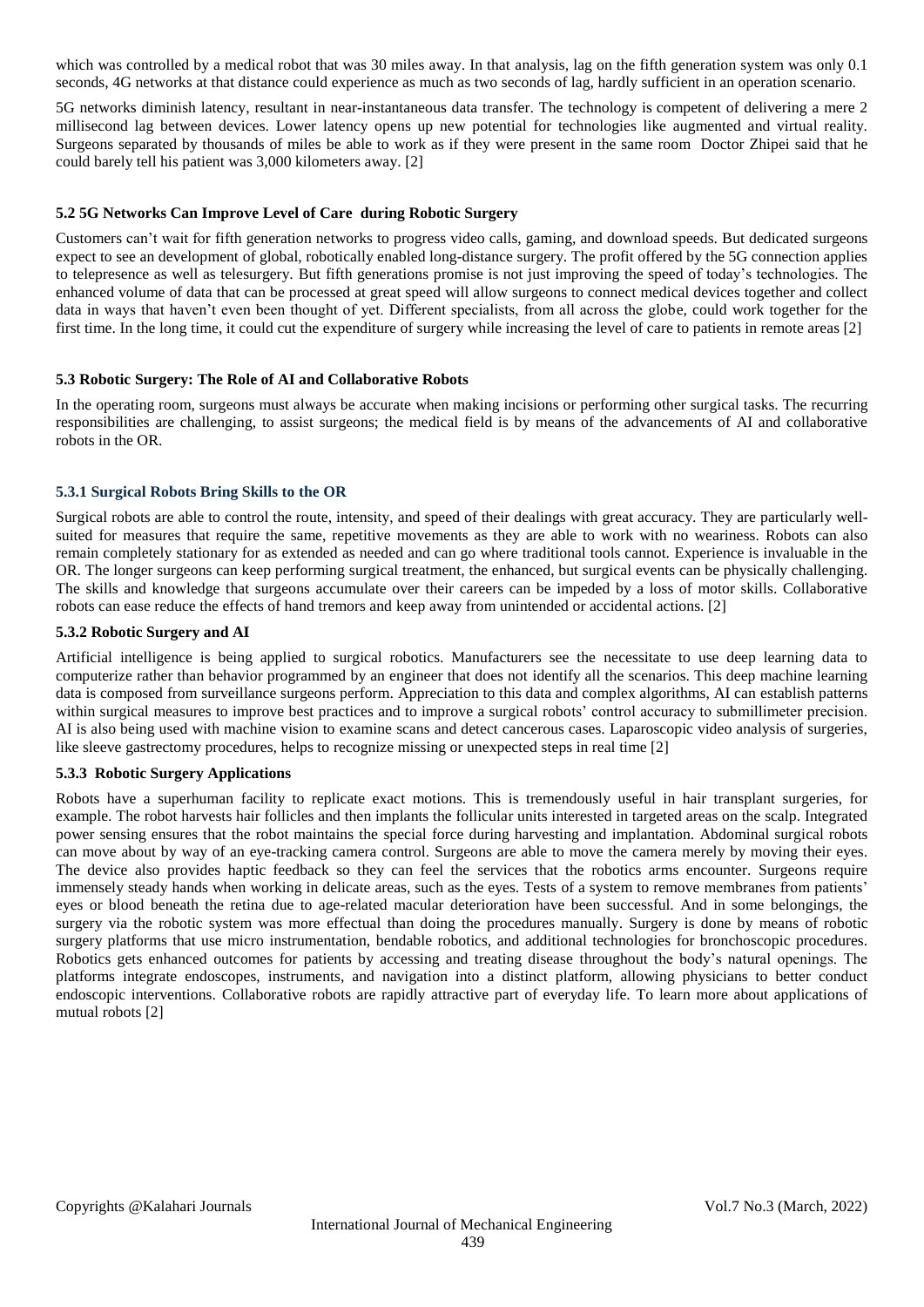

**Figure 5: Robotic Surgery [2]**

## **5.4 5G Changing Healthcare Delivery**

The technology shows promise for telehealth, robotic surgery and more, but questions and challenges stay behind. The emergence of 5G technology has the prospective to transform healthcare release by boosting velocity and capacity while rising latency. Although still in its infancy, this influential network has big prospective for healthcare. Among the possibilities: transmitting huge medical images, facilitating telehealth initiatives and sustaining remote patient monitoring tools — as well as enabling more composite uses of artificial intelligence and increased and virtual reality. 5G also will make possible faster downloads and communication on mobile devices and tablets used in healthcare settings, and it's likely to be [a fitting complement to Wi-Fi.](https://healthtechmagazine.net/article/2019/12/keep-wi-fi-6-mind-when-planning-network-upgrades)

"We necessitate an original network that can power the speed of link with the breadth of data," Robin Braun, Global Storage CIO for Healthcare at [Dell EMC,](https://www.cdw.com/content/cdw/en/brand/emc.html) recently told [HealthTech](https://healthtechmagazine.net/article/2019/04/what-will-5g-mean-healthcare)*.* "5G promises to make available that communications and push smart devices and decisions from the core to the edge, creating secure, smarter data streams and enabling greater personalization."

Still, many questions stay behind, which is why healthcare leaders must appreciate the developing 5G setting and related challenges of the transition.

## **5.4.1 How 5G Could Help Improve Healthcare Delivery**

Most organizations launch or [expand their telehealth offerings,](https://healthtechmagazine.net/article/2020/01/how-nyu-langone-health-grew-its-telemedicine-program) the high quality video fueled by 5G could help patients and providers achieve a quick, clear connection. However, this will require that 5G coverage 10 to 100 times faster than a typical 4G cellular connection be available both in remote areas and at the site of care delivery.

5G is also balanced to profit an expanding [network of Internet](https://healthtechmagazine.net/article/2020/01/how-internet-medical-things-impacting-healthcare-perfcon) of Medical Things devices and other wearables used to perform [remote patient monitoring.](https://healthtechmagazine.net/article/2019/10/remote-patient-monitoring-how-practice-saves-lives) Such efforts permit clinicians to maintain tabs on vital signs, medication adherence and other data from afar to personalize care.

5G will be critical for sending large images and it could pave the way for imaging tools such as X-rays and MRI's to maneuver wirelessly. And it can also play a role in sustaining [augmented and virtual reality tools](https://healthtechmagazine.net/article/2019/09/how-augmented-reality-improving-patient-care) for training in complex medical scenarios. Looking further, there's enthusiasm regarding 5G's potential to power robotic surgery tools that reduce distance (and technical lag time) among doctors and patients. The primary such challenge took position in China last year: 5G aided a surgeon's [robotic](https://www.businessinsider.com/5g-surgery-could-transform-healthcare-industry-2019-8)  [placement of a brain stimulation device](https://www.businessinsider.com/5g-surgery-could-transform-healthcare-industry-2019-8) in a patient with Parkinson's disease located 1,900 miles away.

### **6. Challenges of Implementing 5G in Healthcare**

To entirely control the power and advantages of 5G, it's helpful for healthcare leaders and clinicians to appreciate some misconceptions and roadblocks that must be addressed in the years ahead. Initial, accessible fourth generation smartphones aren't compatible with 5G (Gartner forecasts [221 million 5G smartphones will be sold this year;](https://www.gartner.com/en/newsroom/press-releases/2020-01-28-gartner-says-worldwide-smartphone-sales-will-grow-3--) the tally will more than double in 2021). Current coverage, likewise, is only available in a limited quantity of metro areas, and not always in a consumer-facing capacity. Besides, there has been [misleading 5G branding,](https://www.theverge.com/2019/4/22/18511660/att-sprint-5ge-false-advertising-lawsuit-settlement) and there are concerns about 5G towers' shorter range, which has required many more towers to be installed. Meanwhile, healthcare organizations will also need to assess their infrastructures and device stables. Transitioning to 5G is "not a light switch," as Craig Richardville, senior vice president in addition to CIO of SCL Health in Denver, [recently told TechTarget.](https://searchhealthit.techtarget.com/news/252469036/5G-healthcare-use-cases-will-help-justify-investment-but-are-elusive) That includes novelty expertise and applications to either speak 5G or disabling the [legacy]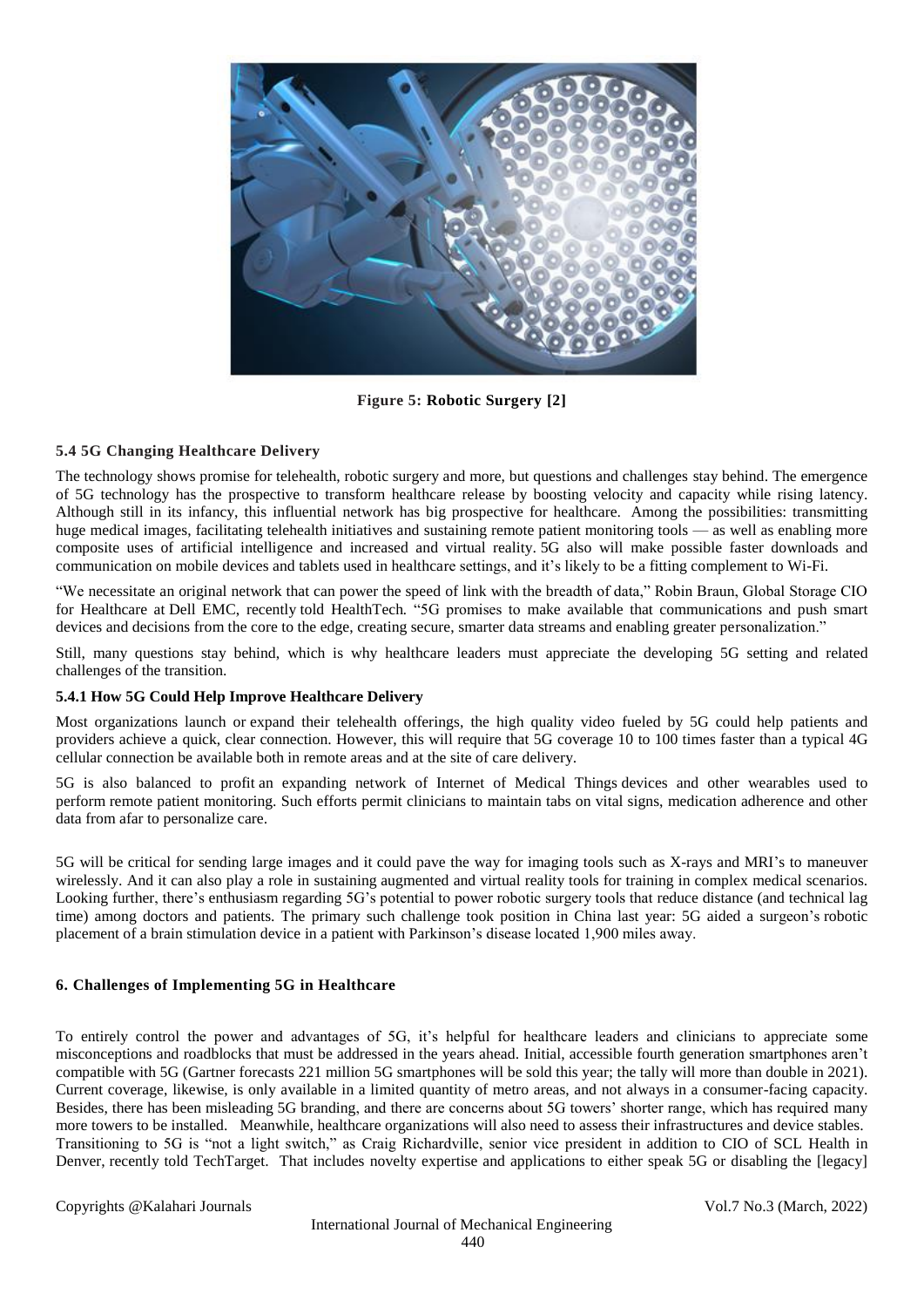technology piece by piece." There's no question that much is left to address before 5G becomes a mainstream component in healthcare. The scheduling and problem-solving must start now. [6]

### **7. 5G and the Future of Telemedicine and Remote Surgery**

Currently we are at a turning point for telemedicine (also known as telehealth). In past hundreds of years, communications between doctors and patients have been frequently face-to-face in medical offices, hospitals, homes and care amenities. These days, medical technology and faster networks like fourth generation LTE and fifth generation are changing the face of healthcare. Telemedicine technologies have been affecting ahead gradually. Most observable has been the rise of wearable health devices to monitor vital signs. The idea of doctors seeing patients over the Internet has been attractive yet not widely put into practice. However, the COVID-19 endemic has changed that. In order to keep patients and medical staff safe, health organizations are increasingly using telehealth technology to serve patients. Consequently, growth in the telemedicine market is accelerating worldwide. These days' Medical device companies are racing to meet demand. Moreover, today's fourth generation LTE and evolving fifth generation wireless technologies is fueling the growth of telehealth and other healthcare functions as never before. A few of the contributing technology factors comprise widespread cellular network availability**,** ease and speed of deployment and greatly improved bandwidth. Fifth generation new radio (NR) technology is a major improvement over the current fourth generation LTE technology. In fifth generation millimeter wave spectrum is used and it can bring a theoretical download speed of twenty gigabits per second compared with less than two gigabits per second for LTE. This 10x performance improvement means more and better information in near real-time Fifth generation mm. Wave uses tremendously high frequencies between 24 GHz & 100 GHz, competent of delivering high data rates, but at a much shorter distance than LTE. Therefore, more Fifth generation antenna towers are needed. Now a days, mobile communications vendors like Nokia or Ericsson are already able to demonstrate Fifth generation download speeds of up to 10 gigabits per second. Because of its super speed and robustness, Fifth generation will accelerate telehealth's development. Fifth generation can also support massive Internet of Things (IoT) and smart city infrastructure. As a result, it will progress the growth of home healthcare, distant patient monitoring, remote and robotic surgery assistance, and smart city infrastructure. Patients and healthy persons alike will see direct impact to their well-being and available resources for health management. [2]

#### **7.1 5G-Enabled Remote Surgery Support**



**Figure 6 : 5G-Enabled Remote Surgery Support [2]**

Most of the hospitals have experienced surgeons; they typically do not have every surgical area of expertise staff. Often, they will discuss with physicians with specialized knowledge. Expert's in particular surgical fields have been using video and audio to support the surgical team during the operation. With medical development, more and more surgeries are depending on technology. For example, a small surgical microscope can be inserted inside the body, and, using a high definition 4K display such as that of the Olympus Visera, clearly expose the information of the area to be operated on a 5G connection will mean that the same information viewed by the surgical team can be live streamed in real-time to the supporting expert team, and in the future in even advanced 8K resolution. This real-time link will enable the experts to advise the team as the surgery takes place. [2]

## **8. Better Emergency Support in a 5G Smart City**

During the epidemic, a lot of hospitals became overwhelmed due to Covid-19. In some cases, hospitals had to turn away patients for lack of ICU room. Being incapable to admit a patient to an ICU rapidly endangers patients and disrupts normal hospital routines.

Some cities have in progress to experiment with smart cities technologies to sustain better healthcare. In smart cities, after an ambulance picks up a patient who needs emergence medical care, a nearby hospital would be informed automatically about the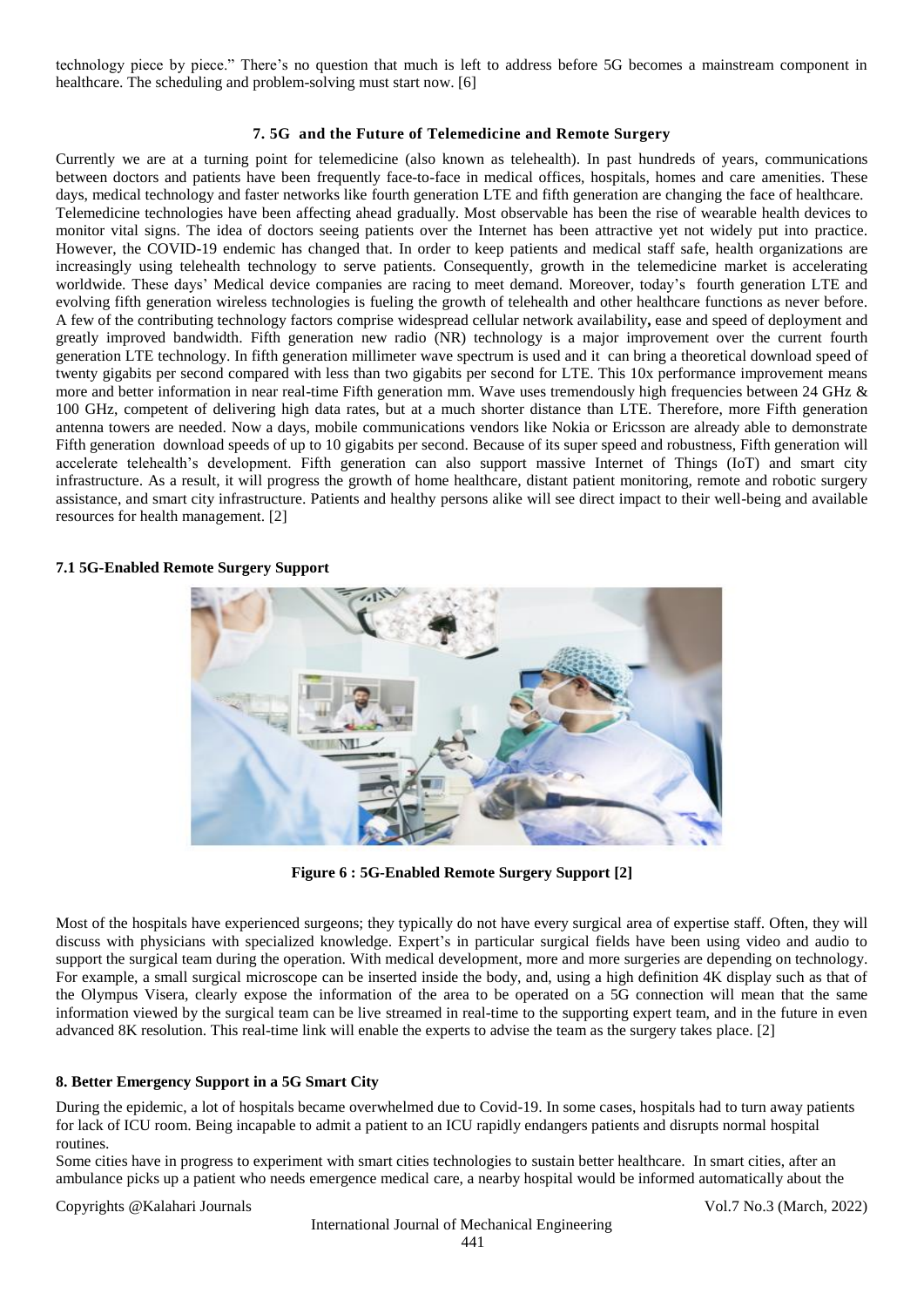patient's condition and the estimated arrival time. The patient information would enable the hospital's emergency team to speedily get ready. If there is no Intensive Care Unit bed available, the ambulance would have been warned, and the system would automatically route the ambulance to the next available hospital without stopping. If electronic health records are installed, the hospital would know the patient's condition before arrival and have the right medical setup ready. By knowing information in advance about any allergies to medicines or materials, the medical team can organize with less last-minute crambling. Moreover, in a smart city the ambulance is guided through traffic by means of Computer Aided Dispatch & Advanced Vehicle Location. Smart traffic lights these days controlled with 4G LTE [adaptive traffic control](https://www.digi.com/resources/library/white-papers/digi-traffic-management-communications-wp) and ultimately controlled by 5G will automatically be synchronized to allow the ambulance to go through while stopping all other traffic, economy time and increasing safety. [5]



**Figure 7: Emergency Support in a 5G Smart City [2]**

**9. The Future of 5G and Medical Technology**



**Figure 8: The Future of 5G and Medical Technology [5]**

5G will get better home healthcare and remote patient monitoring and surgeries. In smart cities 5G will move further on the way emergencies are handled. Critical information, easy to get to in near real time, will let teams act in response much more quickly to deliver better care. Looking further on, it is predictable that many of these decisions and functions can be performed with Artificial Intelligence. Machine learning, Artificial Intelligence and robotics will play a greater role in events to improve precision. Emergency teams will have more time and be better prepared to deal with unpredicted situations caused by sickness or accidents as well as natural disasters. [5]